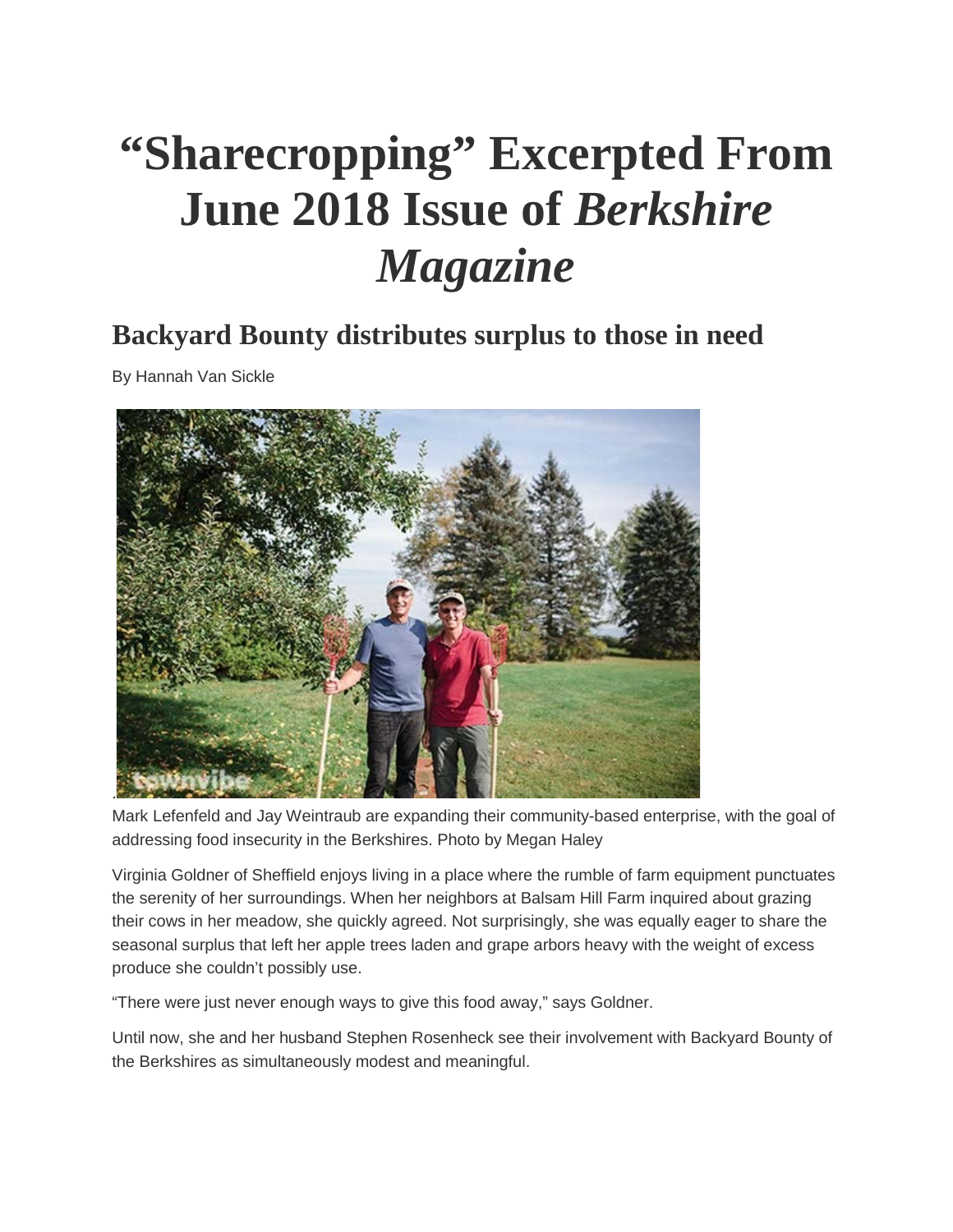As summer approaches, Backyard Bounty founders Mark Lefenfeld and Jay Weintraub are steadily expanding their community-based enterprise, one reliant upon various cogs to create a well-oiled machine aimed at addressing food insecurity in the Berkshires.

"I was immediately captivated by the project," says Goldner of the nonprofit's highly personal harvesting practices: gathering ripe, fresh vegetables and fruit from Berkshire farms and local residents' backyards—food that would otherwise go to waste—and distributing it to those in need. Many individuals join forces to make Backyard Bounty work, and just as many reap the benefits of fresh, local food. Last year, despite challenges ranging from lack of refrigerated storage space to a shortage of distribution centers, Backyard Bounty collected a whopping 7,000 pounds of excess produce throughout the growing season. As the 2018 season unfolds, the founders are looking beyond homeowners' backyards with the aim of building upon the success of their inaugural year.

In their quest to eradicate food waste and alleviate food insecurity, Lefenfeld and Weintraub are now tapping into another jackpot of connections: local farmers. Max Morningstar of **[MX Morningstar](http://www.mxmorningstarfarm.com/)  [Farms](http://www.mxmorningstarfarm.com/)** in nearby Copake, New York, met the pair last summer at the Great Barrington Farmers Market. Lefenfeld and Weintraub make it easy for farmers to help, says Morningstar who—in the absence of any formal agreement—was immediately sold on the idea of unloading leftover produce. "There's a certain amount of shrink that you plan for," he explains, pointing to perfectly good food that might otherwise go to waste. As Morningstar anticipates the season's first crops—from lettuce, escarole, and frisée to dandelion greens and radishes—he knows Lefenfeld and Weintraub will be ready to take any donations farmers are willing to share.

"We don't want to take anything farmers could sell," explains Lefenfeld who prides himself on being keenly sensitive to the fragile nature of the local farming industry. That creates a bit of a puzzle at times. Last season, the organization was often faced with a sudden surplus and nowhere to store it, particularly when cold storage was required. Produce also was not always flowing to areas of need. As the 2018 growing season begins, Backyard Bounty is poised to remedy both situations. Thanks to a \$3,500 grant from Berkshire Agricultural Ventures, coupled with substantial donations from individuals and community support, plans are underway to build a customized, refrigerated storage space that will sit on the grounds of CHP/WIC in Great Barrington.

"This will expand our capacity to gather and deliver in better fashion," says Weintraub.

Mimi and Dick Alford are physically fit and enjoy being outdoors. Volunteering their time as pickers was an obvious way for them to become involved with **[Backyard Bounty](http://www.backyardbountyberkshires.org/)**. The Alfords were enticed by the camaraderie with other volunteers, but it was the "giving back" that sealed the deal. "When fresh produce is available for everyone—in its delicious, nutritious, and colorful glory—there are smiles all around," says Mimi Alford who, along with her husband, has worked at the **[People's](http://www.berkshirefoodweb.org/city/great-barrington/listing/peoples-pantry/)  [Pantry](http://www.berkshirefoodweb.org/city/great-barrington/listing/peoples-pantry/)** in Great Barrington distributing mostly non-perishable food to individuals in need.

Backyard Bounty is also exploring the possibility of harvesting the fruit trees at Kripalu in Lenox and the Norman Rockwell Museum in Stockbridge this year. And it is expanding its network of pantries and other distribution sites. It has partnered with Railroad Street Youth Project and Simon's Rock to diversify its volunteer core and get more young people on board. In short, the organization is